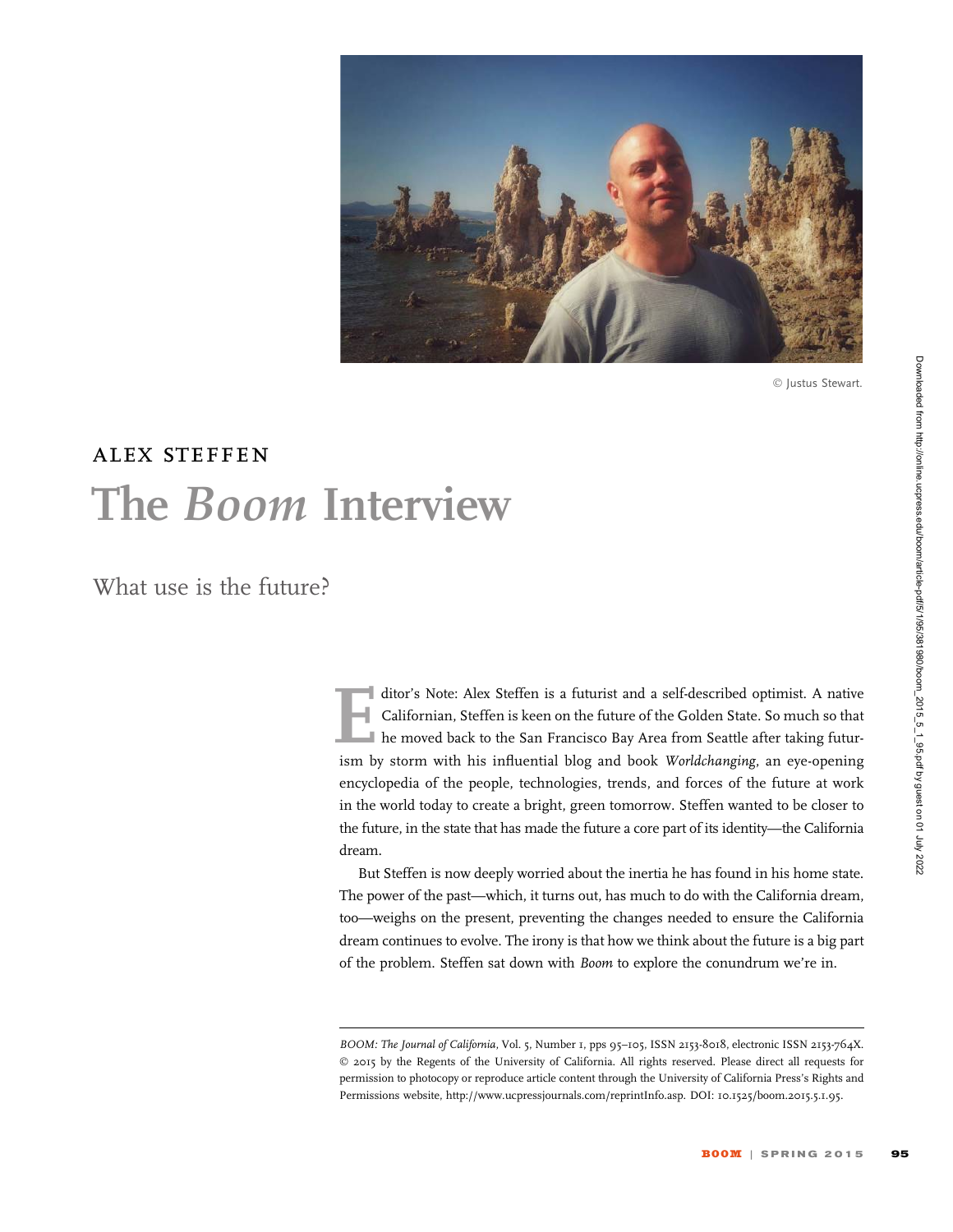Boom: How do you imagine California in relation to the Pacific world in 2115?

Alex Steffen: A lot depends on much broader global questions. What will the world will be like in 2115? That's an open question. We know that the range of possibility is pretty dramatic, including some pretty catastrophic outcomes, potentially. And when we look at California, in the context of the Pacific Rim, in the context of the planet as a whole, I think we really have to ask ourselves this question: Will there be another California?

Because it has been so successful for so long, some people want to believe that California is a category of place, a formula that can be replicated elsewhere, that the next Silicon Valley, for example, is just a matter of arranging inputs. And I think that really mistakes what California is.

California is a set of circumstances that I don't think can happen again: this weird thing, a place, sort of without history—and ''without history'' in air quotes here, because our history was erased; it was ripped out by the roots a place without history, made vastly wealthy then suddenly landed right in the middle of the global cultural discussion and the global economic future, and it has been there for eighty years, arguably more. That, I don't think, is a thing that can happen again, because there's nowhere left without history. There's nowhere left where there's a fresh start, with "fresh start," again, in air quotes.

California is, by its very nature, the end of one kind of possibility. We got to the coast and we ran out of frontier. That means that California has stayed the frontier for a very, very, very long time. In fact, the frontier is a thing of our past, everywhere on Earth. You won't find it in the Arctic or Antarctica or the deepest Amazon or the Sahara. They're not landscapes of human possibility. They're simply the most remote places left.

Boom: If this California will no longer exist here or anywhere else, what are the processes and events that are changing that possibility?

Steffen: There are two parts to that question. One part is what's happening on the planet. By the middle of this next century, we'll be living on a planet with very little in common with the twentieth century. To begin with, we are in this moment of ecological inflection, where we are coming to grips with planetary boundaries in a way that we simply

haven't ever before. Limits are a major pressing concern for the very future of civilization itself, whether we're talking about climate change or species loss or the death of the oceans or soil and water depletion. All of these things are tied together in a way that is now an active determinant of what humans can do, and will become more and more so. So we have that global problem of wrestling with the reality of earthly constraints and our obligations to future generations. The implications of needing to live for a very long time on a planet of tight limits are so huge that our minds are unprepared to meet them. But meet them we will over the next few decades.

We are also midway through the process of raising all of humanity out of poverty. The follow-on consequences of globalization and development are similarly huge, not the least of which is a demand for planetary equity. People all over the world are saying, ''We deserve our share.'' It's simple geopolitical realism that whatever we in the developed world wind up doing, we'll have to accommodate international fairness.

After the last American century, I think we'll find a planet of distributed prosperity disorienting. By the middle of this century, we will be looking at as many as nine billion people on this planet, with perhaps five billion people having risen out of poverty, and perhaps as many as one billion living lives as prosperous as those of the American middle class. And essentially everyone will be living in or around globally connected cities. We'll all be tied together.

That is going to change absolutely everything about what it means to be ''developed,'' quote-unquote, and what it means to be a person who is an active part of the global economy. There are things running through our society now that we can already see, like the de-skilling of professions, the automation of things that we used to take for granted could not be automated, off-shoring of manufacturing—all of these things are just reality, and they're nowhere near close to finished. So any future that we have is going to be a future that takes place in that context. I don't think it's necessarily grim at all, but it's very different.

And then there's this ongoing, deeper process of technological and cultural change. And I say those two things together because I think we really underestimate the degree to which technological change is primarily cultural change. Especially here in California, we're surrounded by lots of people who have made a lot of money off of ''technology,''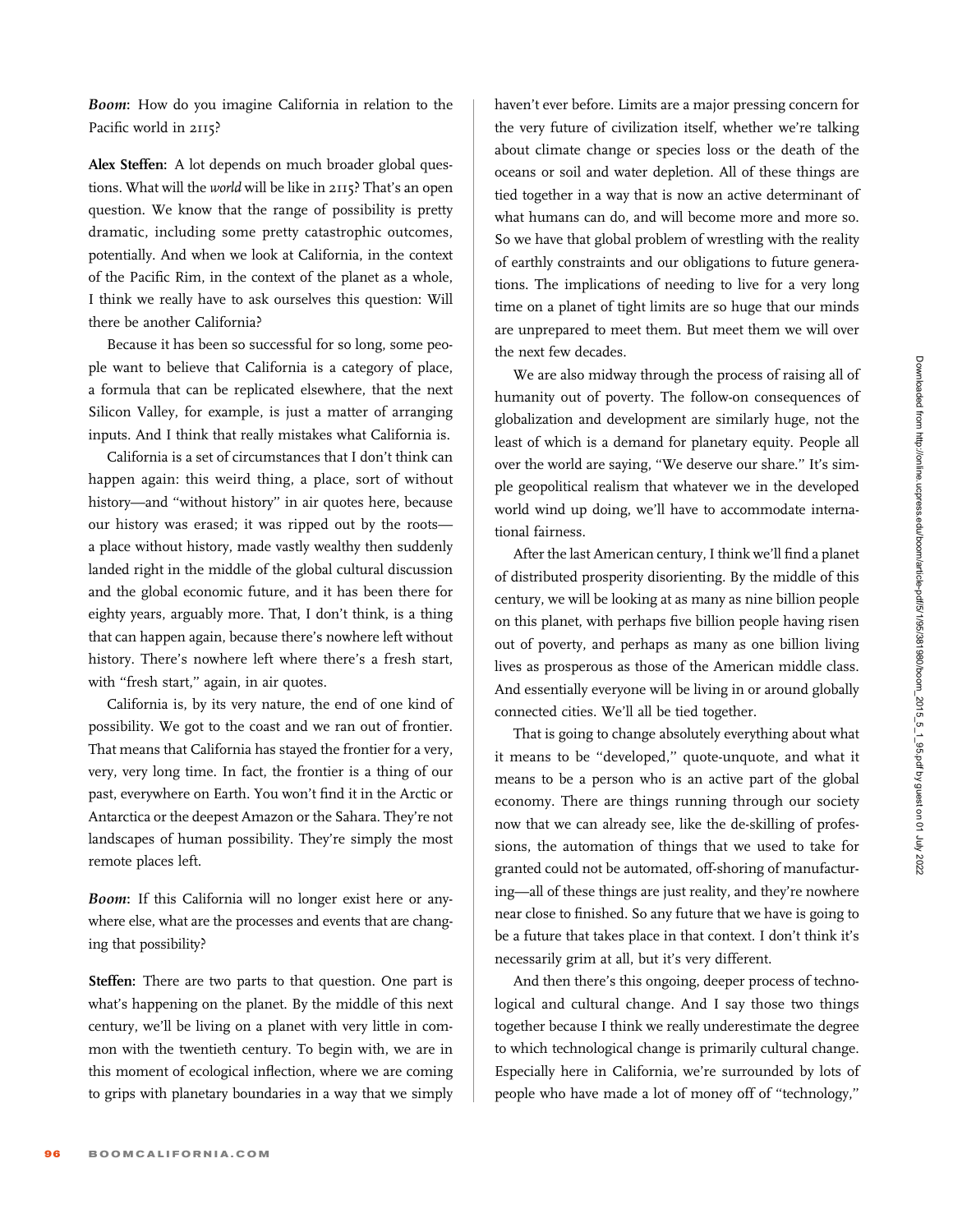quote-unquote, so we think technology itself is the driver. But without a doubt, it is people's willingness to engage on a cultural level with technologies and do new things that is actually creating the value there. I'm of the opinion that our cultures shape the technologies they need and desire, more than the other way around.

All three of those forces demand that we have a different vision of what we do, as a species, but I think even more so, a different vision of what we do here in California.

Because California is a stance toward the future, and the future is not what we thought it would be, the most important question here is: Can California become its next iteration of itself, or is it stuck somehow? I get a sense out there across the state that a lot of people feel we're stuck, like we've sunk into stasis at a really inopportune time.

Boom : But we like the California we had.

Steffen: But which California did we like? California is this really strange place, and we are constantly being overrun and reinvented, often against our will, but also often with our active participation. Losing the version of California we like is perhaps the most common cultural experience of being a Californian. I have some ancestors who were here before it was California, and I guess they liked that one pretty well. I grew up on nostalgic stories of that California, when people worked on ranches and grizzly bears could still be found somewhere other than on the state flag. There are other people here who like the New Deal suburbs California, others who like the sixties California, and there are other people who like the nineties California.

Boom : And some of us even like the early twenty-first century California.

Steffen: Exactly. There are some people who really like what's happening right now and don't want it to change. And there is this constant sort of eating of itself that California does. At the very same time, that's the source of this kind of constant tension, where California never quite knows if it's having a boom or a revolution or both at any given moment. I think one of the things that's really deeply unstable about this moment right now is that people believe that we're having a boom when we may, in fact, be having another revolution.

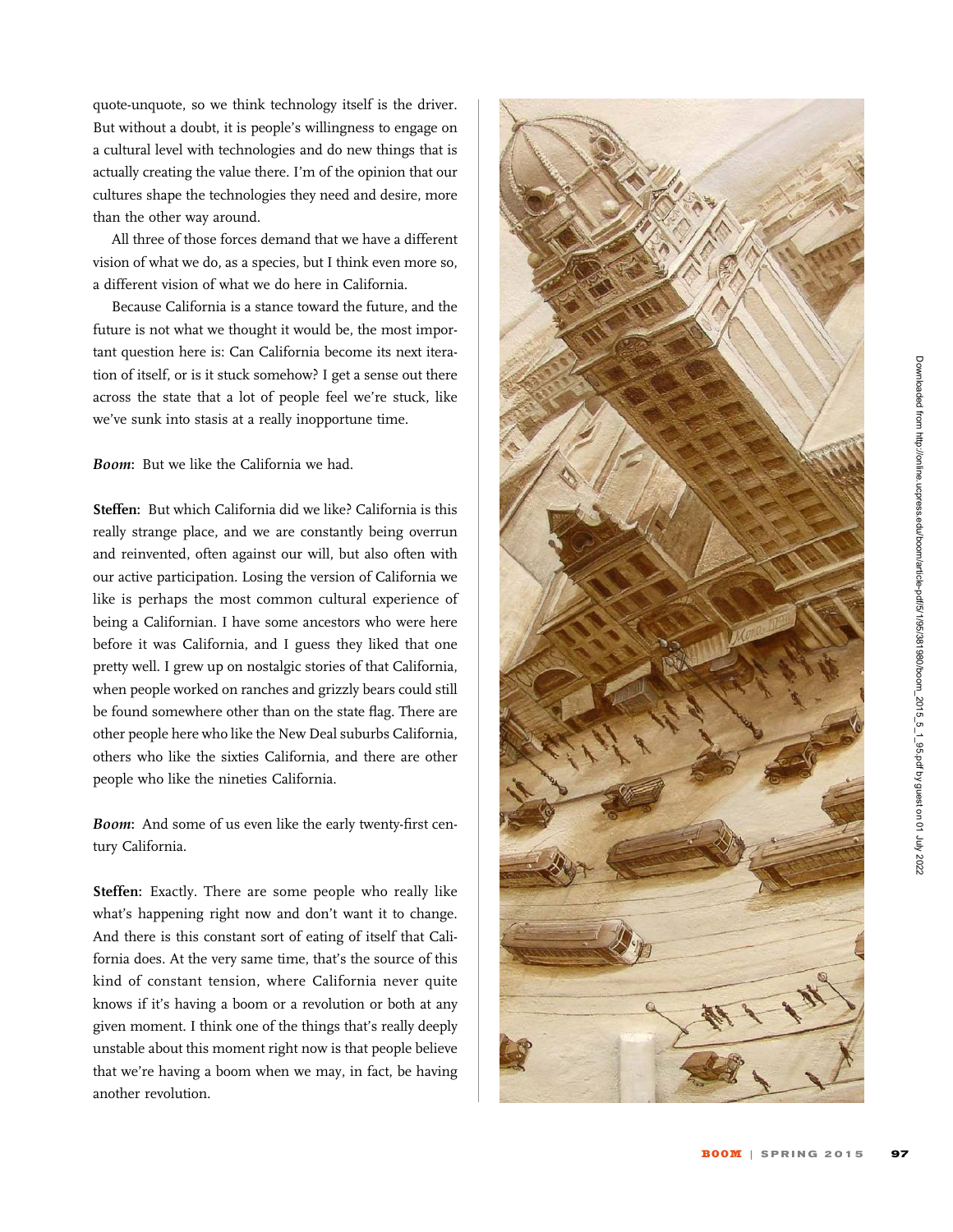Boom: You have said, "I'm particularly keen on the future of California.'' What do you mean by ''keen,'' that you feel good about it or that you're keenly interested in it?

Steffen: Well, you know, I'm a native. I love this place. But more what I meant then was that I think there's probably nowhere more interesting right now to be thinking about the future than California. In fact, I moved back to California in part because this seems to me to be the place in America where the really difficult questions about our future are being worked out.

In much of the world, the solutions are actually pretty easy to find. They're just damned hard to implement. If you have a city of ten million people, three million of whom do not have water, there's a lot of hard work to do there, but we know that it can be done. It's not a matter of can this place find its future. There are all sorts of questions about equity and how it can happen, the practicalities of it, but that's not where the future is being worked out. That's where the nineteenth century is being worked out.

California, on the other hand, has an extreme version of the problem that so much of the world has, which is that it has this landscape of wealth, which has ceased to be a form of wealth and has become a liability. Sunk costs. That is the primary problem for the developed world. We essentially have a Ponzi scheme on our hands. We have a form of wealth that was incredibly expensive to create—ecologically, but also financially—for which we are massively indebted, for which we run giant deficits, at all levels of government, and for which individuals have borrowed enormous amounts of money. And the way of life we bought with that money has a very uncertain future, if it has a future at all. What I mean by that is not just that a lot of our wealth is unsustainable, but, also, that a lot of our wealth has ceased to actually be productive. It's based on hiding the costs and extracting economic rents from the people who are living here. And that is not a future. Unsustainability and lack of productivity are not what a future is made of.

But the idea that we change, the idea that we open up the future of the places we built and the economy we built to new possibilities is terrifying to a lot of people, especially a lot of older people. And I think that it's not much of a stretch to divide a lot of California politics into that issue—the issue of are we going to reinvent ourselves so that we have a more prosperous future or do those who are

currently benefitting have the right to keep it playing out for a little while longer, no matter what? I actually think that conflict—between those who see their interest in preservation of the status quo, and those who see their only hope in change—may well define our politics for the next decade or two.

Boom: How can we imagine a way out of that? Can you imagine that either we fail to reinvent ourselves? Or we succeed in doing that? What do those alternatives look like?

Steffen: Unfortunately, the failure scenario is really easy. The failure scenario is we do exactly what we're doing. We believe that some magic force—whether it's venture-funded technology, or the next boom, or the inherent vitality of multiculturalism, or whatever—that these forces will just show up and everything will be fine. People joke about business plans that claim, ''I do this, and then I do that. Then the magic happens, and we make a lot of money.'' California's default plan is, essentially, ''then the magic happens.''

The predictable outcome there is that we bankrupt ourselves. And we bankrupt ourselves at precisely the time when the bill is coming due in other ways, for what we've done—ecological, social, and fiscal. We sink into the mire precisely when we most need to move quickly.

But failure is not our only future. We might, instead, choose to reinvent ourselves again, to become the people who can reconcile prosperity, sustainability, and dynamism. We could raise our vision to take in the whole state and imagine for it and ourselves new ways of life that fit its realities and our own. Because failing exurbs and potholed freeways, government bankruptcies and climate chaos, eroding clear-cuts, dwindling salmon runs and droughtravaged crops, a permanent underclass and a massive housing crisis—these aren't the only way to live. We know enough to know that remaking all of that is at least possible. We could rebuild our cities with lots of new green housing and new transit and infrastructure, run our state on clean energy, remake forestry and farming, and look at water in a more sane way. We might even find a future for the suburbs, because if the twenty-first century has a frontier, it will be, as Bruce Sterling says, in the ruins of the unsustainable. All of these things would make us richer, and done properly they would actually become an export industry, because the whole wealthy world needs to figure out all this stuff, too. So those who figure it out can sell it, and should. We need the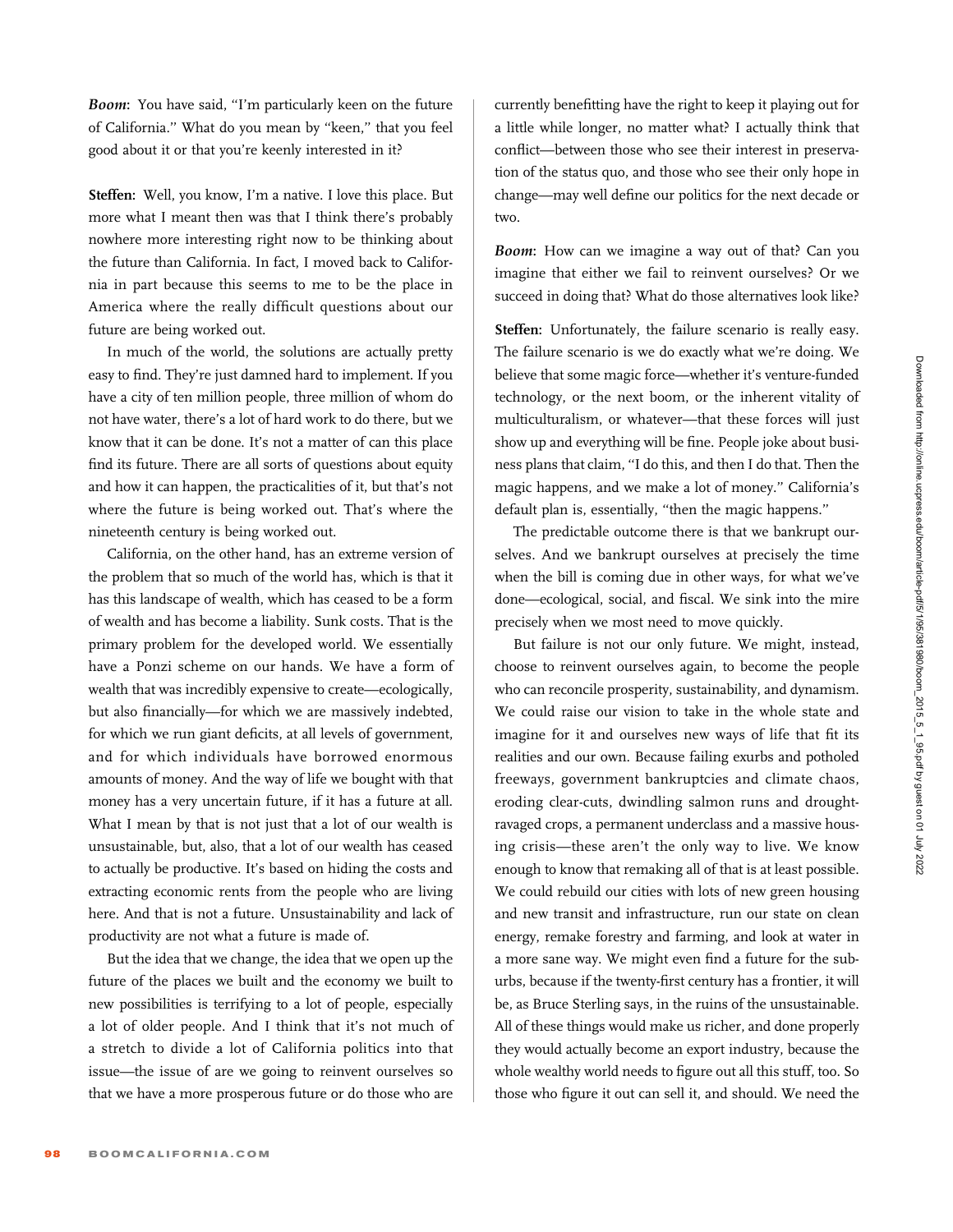scale and speed of change that comes with a boom, and the self-transformation you see unleashed in democratic revolutions.

The practicalities of how we build a bright green state are tough, but even tougher is the cultural question: Who are "we" when we talk about ourselves as a group? The questions of who we are together are thorny and deep-rooted here in California, and we need a new and better answer.

Boom: How do you define success a century out, which is, essentially, success for those who are not yet born?

Steffen: Well, actually, some of the people who will be here in a century have been born.

Boom : Yeah, that's true. But they're very, very young, at this point.

Steffen: Our landscape of the future has foreshortened as the baby boomers have gotten older. People treat 2050 as this distant, unknowable world.

Boom : But many people who are forty today will be alive then.

Steffen: Absolutely. In fact, 1970 is farther away than 2050, and 1970 is like right around the corner for a lot of people in California.

Boom : I remember it well.

Steffen: I don't. I think I was teething.

I believe that we are in the process of reclaiming our kinship to the future. I mean that in the most literal sense. The people who are going to be alive in the near future and in the distant future are us. They're our descendants. They're the people we love and their descendants. The future isn't some make-believe land where weird things happen. That is a very strange conception of how time actually works and has far more to do with marketing things than it does with actual human experience. In 2115, a whole lot of people, who are the children of people now alive, will still be alive. So we're not talking about a distant them. And I think that's really important to recognize, because there's a tendency to believe that because the future is some distant, crazy place, we can leave the future to the future. In fact, there's a very explicit ideology about not trying to fix our problems now, but wait until nanotechnology, or intelligent

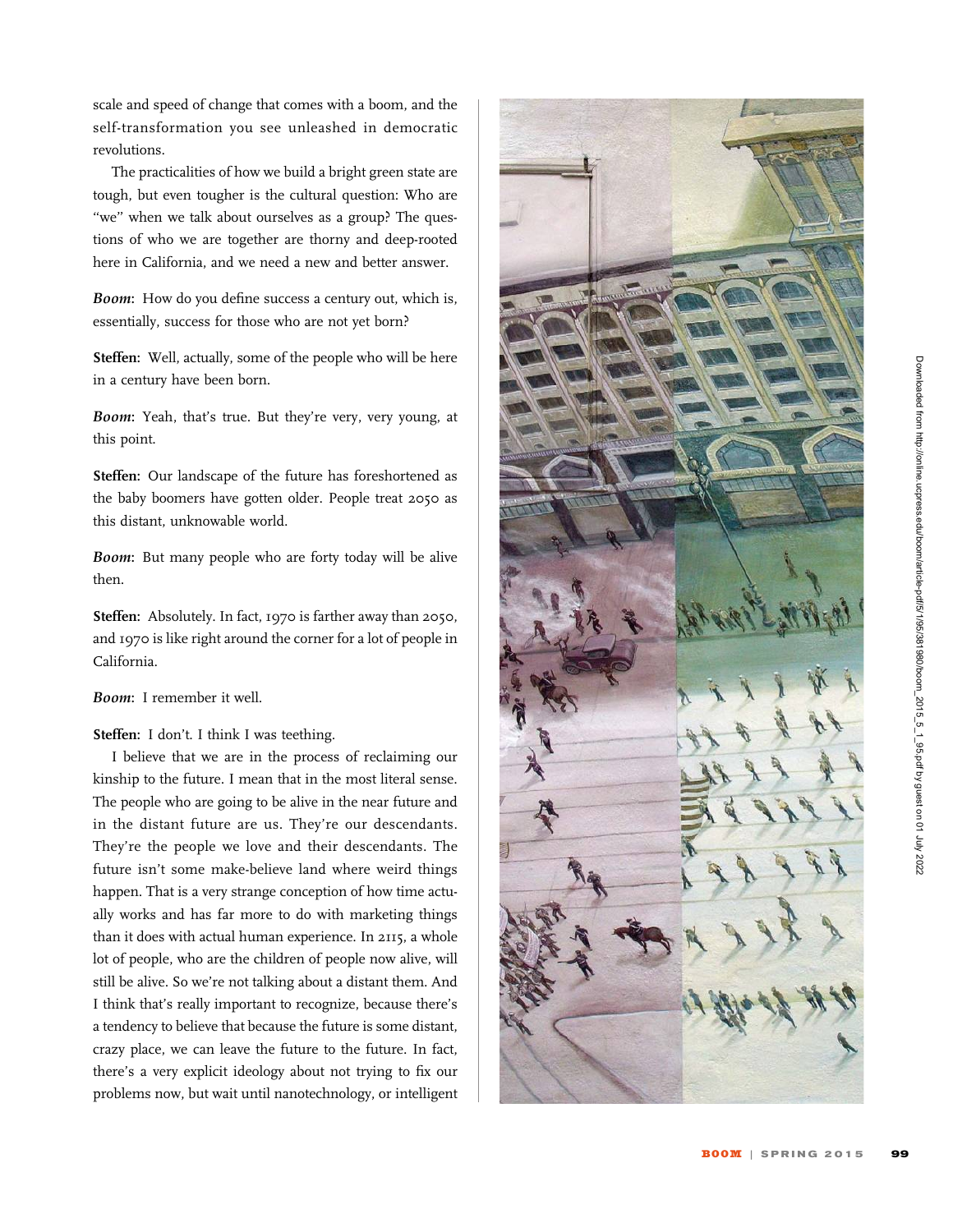robots, or visitors from Mars, or whatever the hell comes along and fixes it for us.

There's this idea that transcendence is right around the corner, so don't get bogged down. That is, of course, now a rusty, ancient ideology, despite the fact that we keep putting new coats of paint on it. The idea that we're going to become immortal in machines was invented by the Bolsheviks, when they were trying to find a communist replacement for heaven. Maxim Gorky led a commission that literally invented the idea of uploading brains and having an online culture of digital beings. Basically, it was a way of being like, ''Yeah, you don't have to worry about dying!'' The idea of individual transcendence, that we're going to biologically engineer ourselves into super beings? That's eugenics. That's the nightmare that came out of reaction to Darwin when people were like, "But if nobody put us here, then where are we supposed to be going? We must command our own genetic destiny!''

Space, which is deeply tied into the Californian identity, is a dead end. We're not going anywhere, for a very long time. I mean, we might go to Mars, but that's a stunt. That's not an expression of human destiny. All of these things are part of this idea that the future is a place where we'll transcend the suffering and fear of the human condition and of living on a single Earth and that it's just around the curve.

And part of what planetary futurism—a description I made up for the work I do—is about is trying to acknowledge that almost all of the conditions that will be present in the future are things we can sniff out now. The outlines of the future can already be made out in the fog, precisely because we won't be transcending anything. Demographics are slow and inexorable, human nature changes gradually if at all, technology can do amazing things but is very unlikely to rewrite the laws of physics.

Our confusion on what is and is not within our powers is astonishing. Take, for instance, the very telling muddle around the word ''Anthropocene.'' In its scientific usage, it describes simply an era when humanity's impacts on the planet will be recognizable in the geological record. But in popular use, it has come to mean the time when we took control of the planet. That, unfortunately, is absurd. We're nowhere near fully understanding our world, much less running the show. All of our powers are those of disruption: we know how to fill the sky with pollution and heat the planet, for instance, but that very definitely does not mean we have some sort of global thermostat at our disposal. We know how to destroy ecosystems, but not how to re-create them. We know how to increase entropy, but very little about how to restore dynamic stability. We're like monkeys breaking china cups and thinking that means we're master potters. The best way we know to have more cups in the future is to stop breaking them and fix the ones we've smashed, if we can.

So we know that in 2115, the problems we're creating now will be playing out in their full form. And I think that when we look at that, the real obligation that comes down to us—if we want to be good ancestors in that situation—is to leave open options.

And the options that we should most leave open are the options that are the most impossible to replace. So, right now, we don't have any idea how to resurrect a dead species, despite press to the contrary. The best we can do is kind of play with a species that's like it, that will produce results that are somewhat akin to what we had. That's like making a model of an extinct species. That's not making the species. We are, at the moment, around the world, driving into extinction species we don't even know exist. So there's definitely no coming back for those.

Extinction is the permanent closing of an option for the future, and that's part of why it's such a terrible idea. Similarly, because of the physics of climate change and ocean acidification and ecosystem loss, it is far, far more expensive, in money and energy terms, to try to alter the impacts than to try to prevent them. Once we put a ton of  $CO<sub>2</sub>$  up in the air, it's going to cost us much, much, much more money to deal with the consequences of that, and try to change it, than it costs us to not put a ton of  $CO<sub>2</sub>$  in the air. Every ton of  $CO<sub>2</sub>$  we release, then, forecloses options for the future and commits people in the future to more disasters and disaster management.

Where it gets interesting is, what are the things that are hard for us to see as options that people in the future might really want? One of these, for example, might be oil. We might want to leave a lot of oil in the ground for future generations to do things with, because it turns out those hydrocarbons can do a lot of interesting things and probably can do things that we can't yet quite figure out. So it might be that leaving a bunch of oil in the ground for them is something that they will wish we did. There's a similar ethos in archaeology now, where there's a policy of leaving parts of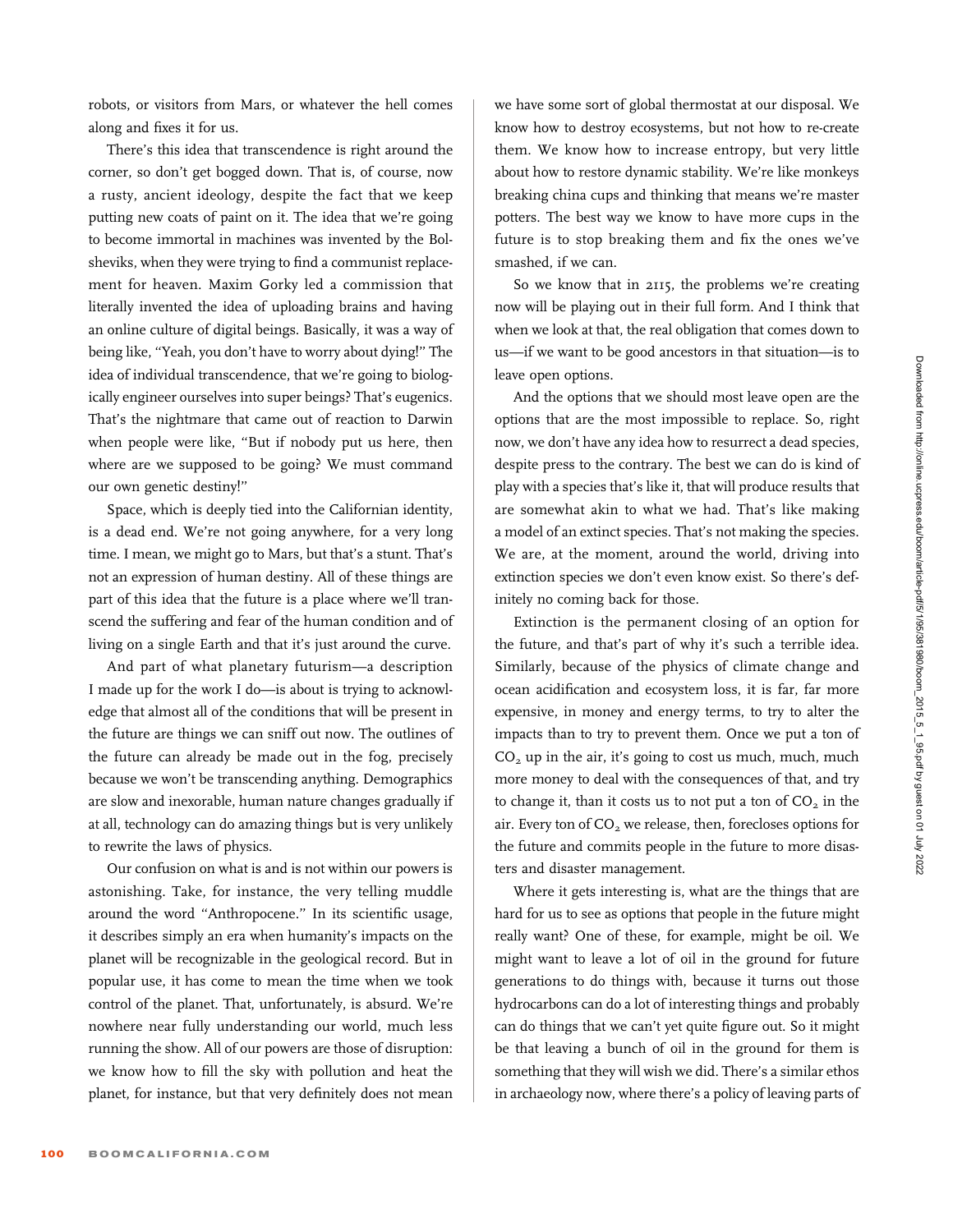But there are even weirder things that we don't really know about, like our own microbiomes, our own bodies, and what we're doing to our bodies, and what we're doing to our descendants' bodies in the process, and what things they might wish we had done or not done. I'm pretty sure, for that reason, that trying to engineer humans, in terms of the genome, is probably a bad idea, precisely because it's so hard to figure out what the ongoing effects are going to be, beyond very specific genes that we understand very well. We're starting to understand our genes aren't computer code, that they are part of the far squishier system of our bodies.

I think that being a good ancestor is largely about leaving the playing field as open as possible for the people who come after us, giving them as many moves as you can.

Boom : So there's a lot we can know about 2115. Does it matter if there are things that we can't know about 2115?

Steffen: It does matter. Futurism is a deeply confused industry. It's confused about its own job. In part, this comes from the conflict that we have in English of having the future mean a whole bunch of different things. The future means any time after now—so the time where you will do something. It also means a mythical place in which we put things that aren't now, ranging from science fiction stories to predictions of market share. And it also, in American society, means the idea of things changing. The future is an ideology as well as a time in America. And all of these things make it really hard to talk about the future.

I once read an explanation of the Norns, who are the three sisters who weave the cloth of fate in Norse mythology. And it really rang true to me. I fear that it may not actually be true, but it's one of those things that's too good to fact-check. Anyway, the names of the three Norns supposedly mean that which was, that which is becoming, and that which may be. And that is actually a really interesting way to think about things, because, first of all, we are so enmeshed in history as humans. The past didn't go anywhere, as Utah Phillips said.

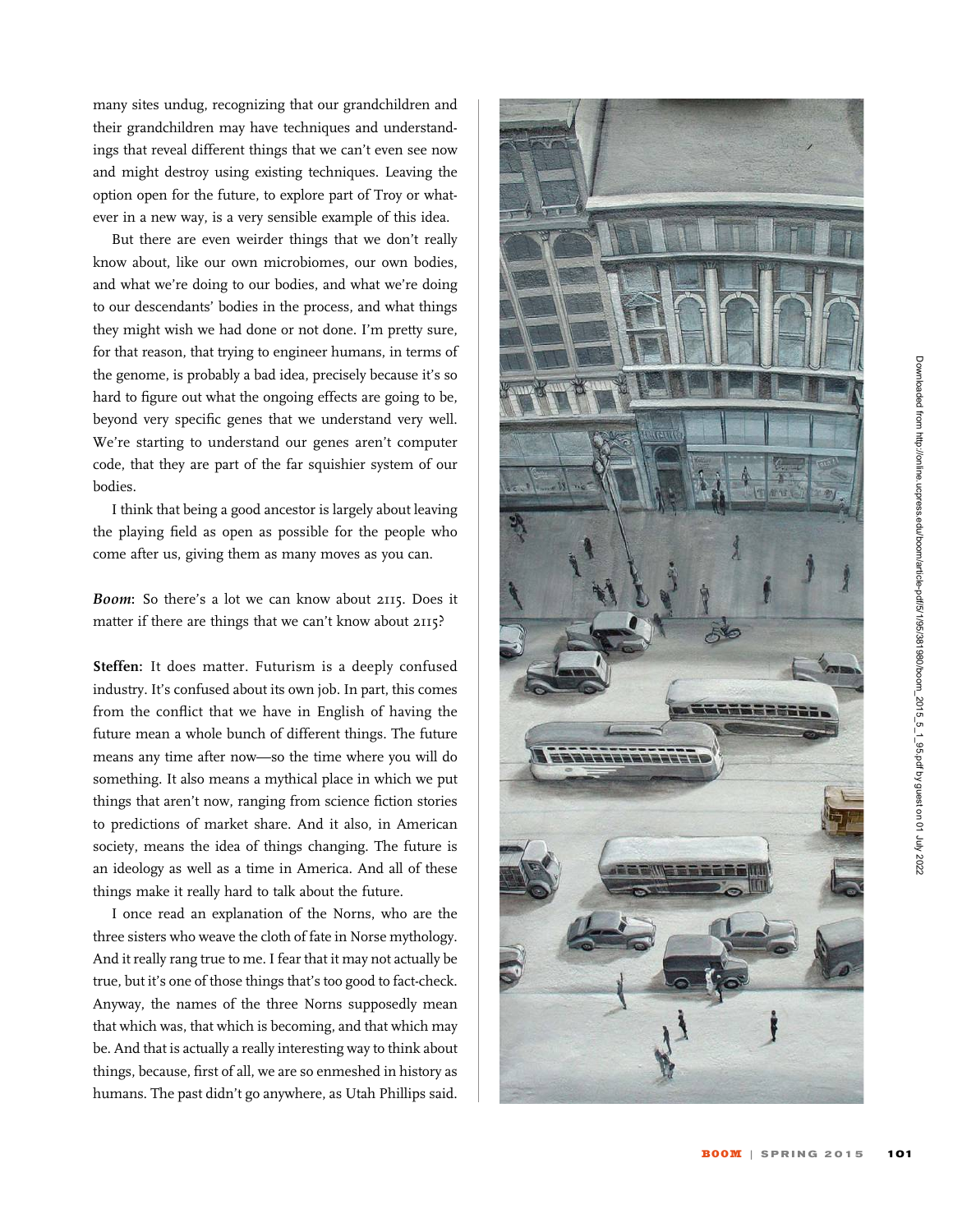We're living in the past, still. And that's a part of the human condition—to live surrounded by the past.

And, a lot of what we talk about as the future is, in fact, what's already unfolding around us. Much of what we're trying to do when we're doing futurism is just to see what's already here with fresh eyes. Because we're so surrounded by the past, it's sometimes hard to see something that has shifted, that's really important, that's already true. I think the best futurists almost all see the core of the work as predicting the present.

But there's also what may be. And I think that's where it gets really hard to say useful things, because clearly there are events and processes that change us and that change the range of possibility. We're really obsessed about gadgets and fleeting technologies, but that doesn't mean that our discoveries aren't widening the range of things that could happen, in ways that are very hard to anticipate. For instance, things are happening with cognitive science, with brain interfaces, with data extrapolation and modeling, and so forth that could change our experience of thinking. What we're often blind to, though, is something much more radical, which is social innovation and social evolution.

The fundamental fact about people is not that we are individually smart. It's that we do crazy things together. We take for granted, especially in the Anglophone world, that the institutions and mores that we got from the nineteenth century are reflections of human nature. So we take for granted that capitalism, in a certain form, is the end of history. We take for granted that the aspiration of people is to be consumers in a middle class way. We take for granted the idea that politics is notionally democratic, but in practice is about competing elites. There's a whole series of assumptions that we make that go right back into Victorian England. And I think that those assumptions are far more open to disruption than the way our brains interface with technology.

One of the things that is really potent about California is that this is a place that has had social, cultural upheavals, regularly, one after another, for decades on end. There is this idea now that that might be over. If that's true, I think California has the bleakest future imaginable. But I don't think it's true. I think California might well be a place where we see civic and institutional innovation on a popular scale in the near future. The fact that institutional innovation sounds like an oxymoron just demonstrates how much there is to change though.

Boom: Has thinking about the future changed from 1915 to now? And how do you think it will change between now and 2115?

Steffen: To an extent that makes some people very uncomfortable to acknowledge, we are still living in a 1915 sense of the future. Almost all of the tropes of futurism, of science fiction, et cetera, are things that come out of the late 1800s and the very early years of the 1900s. And our reactions to a combination of the displacement of God by evolution, and the ability to tell the age of the planet, and the inability to find a physical soul, all of these things, and this overwhelming force that was raw industrialization, seemed to suggest that everything was malleable ... ''All that is solid melts into air,'' as Marx said. In fact, any trope I have been able to find about the future, you can find somebody saying it in 1915 or, if not 1915, at least by 1925.

We don't like to acknowledge that. We like to think that advocates of space travel, like Elon Musk, or the Singularity, like Ray Kurzweil, are the cutting edge. But Musk is just following in the tracks of the Russian Cosmists, as Kurzweil follows Gorky and his Immortalization Commission. We like to think that the transhumanists are blazing a new frontier, but they're really like H.G. Wells, who was talking about a lot of that stuff, just in a much more racist context. Our movies are packed with the fiery futuristic visions of people who were mostly dead before anyone we know was born.

None of those ideas about the future are real anymore. And I think one of the things that's really emotionally difficult for a lot of people is recognizing that not only did that future not come true, it was never going to. We were never going to get flying cars, and even if we did, they wouldn't mean what we thought they'd mean. People cling to the idea that, ''Oh, look, the classic sci fi future is coming true!'' But that future is almost a definition of what's not happening, it's where we aren't.

So, when we look at how people looked at the world in 1915, there are some things that are different—at least I hope they are, social Darwinism, for example, and imperialism but we have never had a reckoning with that outdated idea of the future. One of the trends that I find hopeful is that this new generation of futurists is fully aware of that situation, and is simply uninterested in the rusty technological sublime.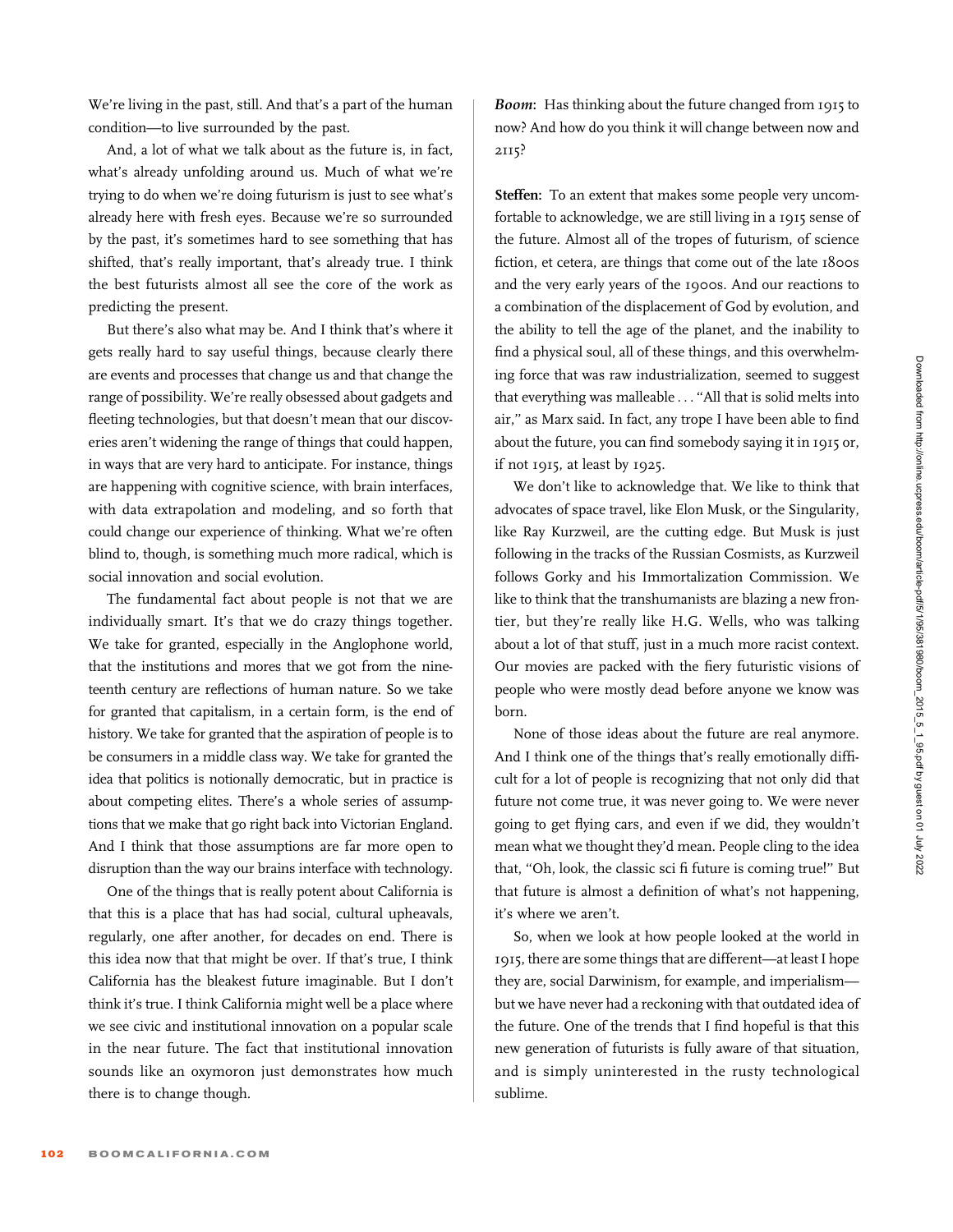But right now we still tend to talk about the future especially older futurists—in terms of what is Apple going to make? So, for example, as we're talking, the iWatch just came out.

Boom : Yeah, and we've been waiting for it for sixty years.

Steffen: Right. Exactly. When your big move is something that cartoons from the prewar era featured, that's a problem. That's not an achievement. That's a problem. And there's still this sense that the future is being made in Cupertino and Mountain View. And I think the future of technology is being made in much weirder ways and is much more about things like questioning models of intellectual property, reclaiming and restoring privacy, creating widely sharable innovations. These are things that you wouldn't get a sense are happening in the mainstream tech world.

That said, I'm starting to see this quote everywhere: ''If you don't know what the product is, the product is you.'' The idea being that if you're signed up to a free service that tracks your actions and harvests your data, then you're actually being exploited, not helped. Or those little anti-Google Glass stickers, which I've started to see more and more places: ''Don't wear Google Glass into this business.'' There's a not-so-subtle backlash to that idea of technology, which is really interesting, because in the technology press, it's portrayed as Luddism. But all the people I know who are most feisty about those things are far more technologically sophisticated than most of the people who write the business press. They're more immersed in it. It's a very youthful, techie thing to be skeptical about technology and the way it's marketed to us.

I suspect that I'm probably too old already to figure this one out as a futurist, but one of the things I feel is this undercurrent that the next technological shift has nothing to do with Silicon Valley's definitions of what innovation looks like. It might be huge and world changing, without being something that we can recognizably call a technological industry.

Boom : You've said that you are particularly interested in our cultural understandings of our built and natural systems, and that the connection is blurring between them. Do you think that the notion of a difference or divide between these two things, the built and the natural environment, will go away?

![](_page_8_Picture_7.jpeg)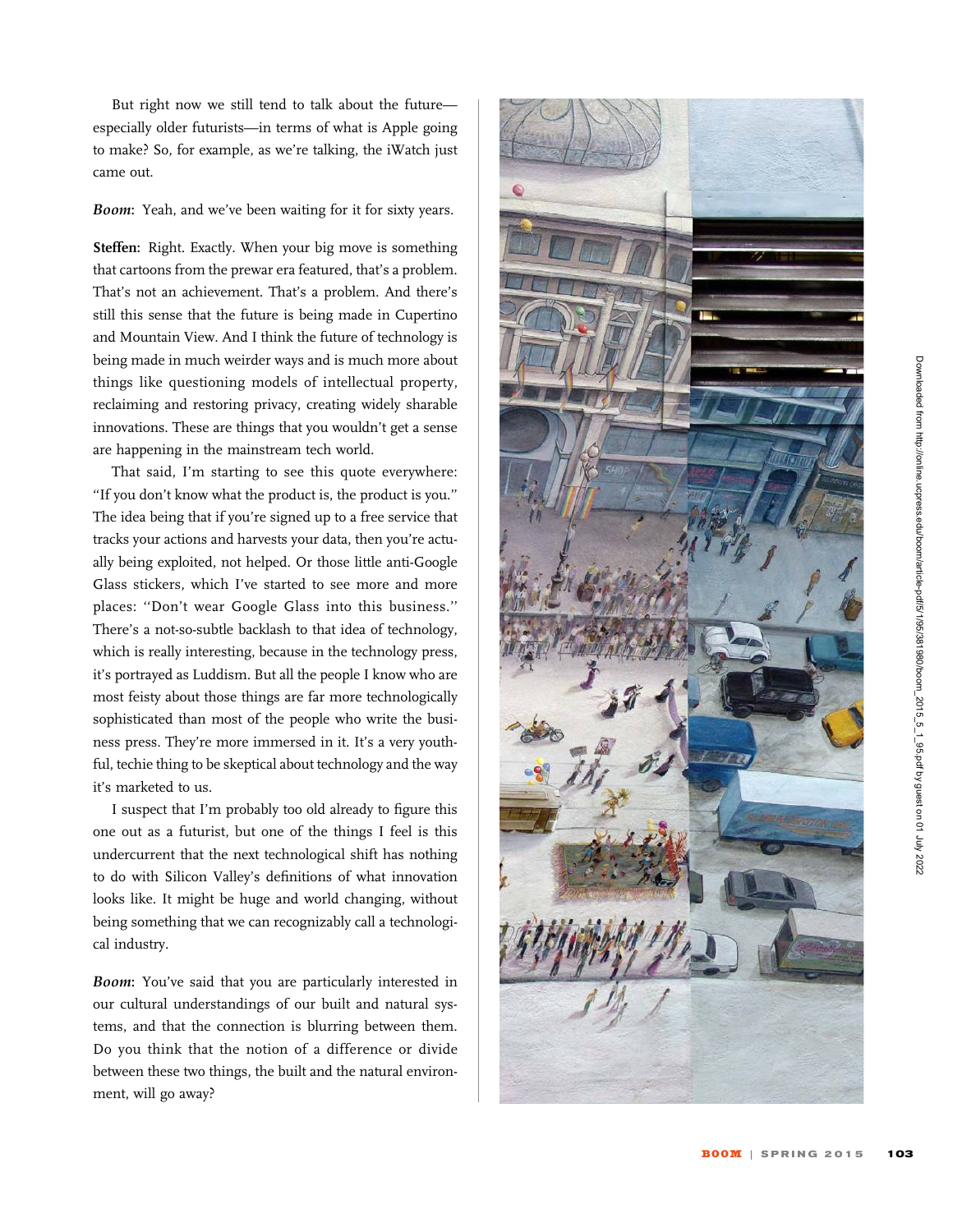Steffen: Well, at its most fundamental level, that notion of a divide is false. We are wholly within the natural world. We live within the planet, not on it. And every single thing around us is a piece of nature. We haven't actually left the natural world, because even when we shoot people into space, we take Earth minerals, make them into a shell, fill them with Earth gases, Earth water, and Earth food. We detach that for a little while from Earth and then bring it back. So this idea that there's some artificial world that exists outside of the context of the natural is just not true.

There was once a useful distinction between the systems that we have dominated and built into designs of our own making, or unintentionally created, and systems that have evolved on their own. But we have an influence on everything now. There's no place that's not warming because of our fossil fuel use, for example. This demands thinking in new ways. Aldo Leopold said, ''To be an ecologist is to live alone in a world of wounds.'' Culturally, we do not have a path to understanding the interaction of the systems we have heavily engineered with those that we are not in control of, other than this sense of loss. Environmentalism gave us this amazing gift of understanding, actually, that we live entirely within the planet. But it also created a narrative of decline. Even now, some of the most eminent elder environmental thinkers spend their time musing over whether it's too late for civilization or whether we can still retreat back into the past. How far back into the past is a matter of disagreement. Wendell Berry believes we just need to retreat to horse-drawn plows. And you have others who are like, ''No, no, no. We need to undo industrial civilization as a whole.'' These are all back-to-the-garden fantasies, and again quite old ones, dating back to the very dawn of the industrial era. They have nothing to do with our actual set of options. These dreams of retreat to a simpler time, I believe, are attempts to retain psychological integrity in the face of an overwhelming reality, which is everything is not quite as we've been trained to see it.

But I also think that there's something happening where we are beginning—and California is actually very much in the epicenter of this—to understand that the systems we influence and the systems we have changed, we have built, don't have to be disastrous breaks with nature, that there can be a harmony across the landscape, which is not natural and not human, because there is no separation of those things, so we seek the health of both. It is us trying to live within the patterns of the planet we're on while meeting our needs. And there's a way to do that which is very different than what we have, but better.

Right now, we're sitting here in Berkeley, and I can see out the window, past you. There's a busy street with asphalt, and cars zooming down it. I can see air conditioning units and power poles. And it's very difficult to come to grips with the reality that none of that is sustainable, even over a very short period of time. If ecologists and environmentalist have largely retreated into the past, a lot of people who work on the built world dwell with a comforting illusion that we're going to somehow make our unsustainable cities work without reimagining them from the ground up.

The most potent question of all, I think, is how might a bright green—both prosperous and sustainable—future outcompete the present? Because this is America. Futures don't get built because they're better. They get built because they outcompete. That, I think, is a really interesting question.

Boom: I'm looking over your shoulder and there's a backyard orchard and garden and trees. Some of that probably is sustainable.

Steffen: It might be. Yet one of the big changes that has happened in the last ten years is people understanding that you have to think in systems. You have to think about consumption footprints and supply chains. One of the really big problems with 1970s environmentalism was this whole idea that you could do things on a local scale and become sustainable. But even looking back across the yard, at the house there, even that vision of urban sustainability is dependent on oil and huge industrial systems, on things that are manufactured in China—it's likely that even that food there in the garden is being grown in topsoil mined elsewhere and dumped into urban yards, et cetera, et cetera. We are all of us enmeshed in these global systems, and there is no escape from it. One of the really big problems we have is this sense that urban sustainability means making cities like rural areas. Nothing could be farther from the truth. Urban sustainability has to be about making cities so much like cities that their footprints shrink to that which can be met sustainably. And that way of thinking is like a whole new thing. And it's another source of big conflict in California.